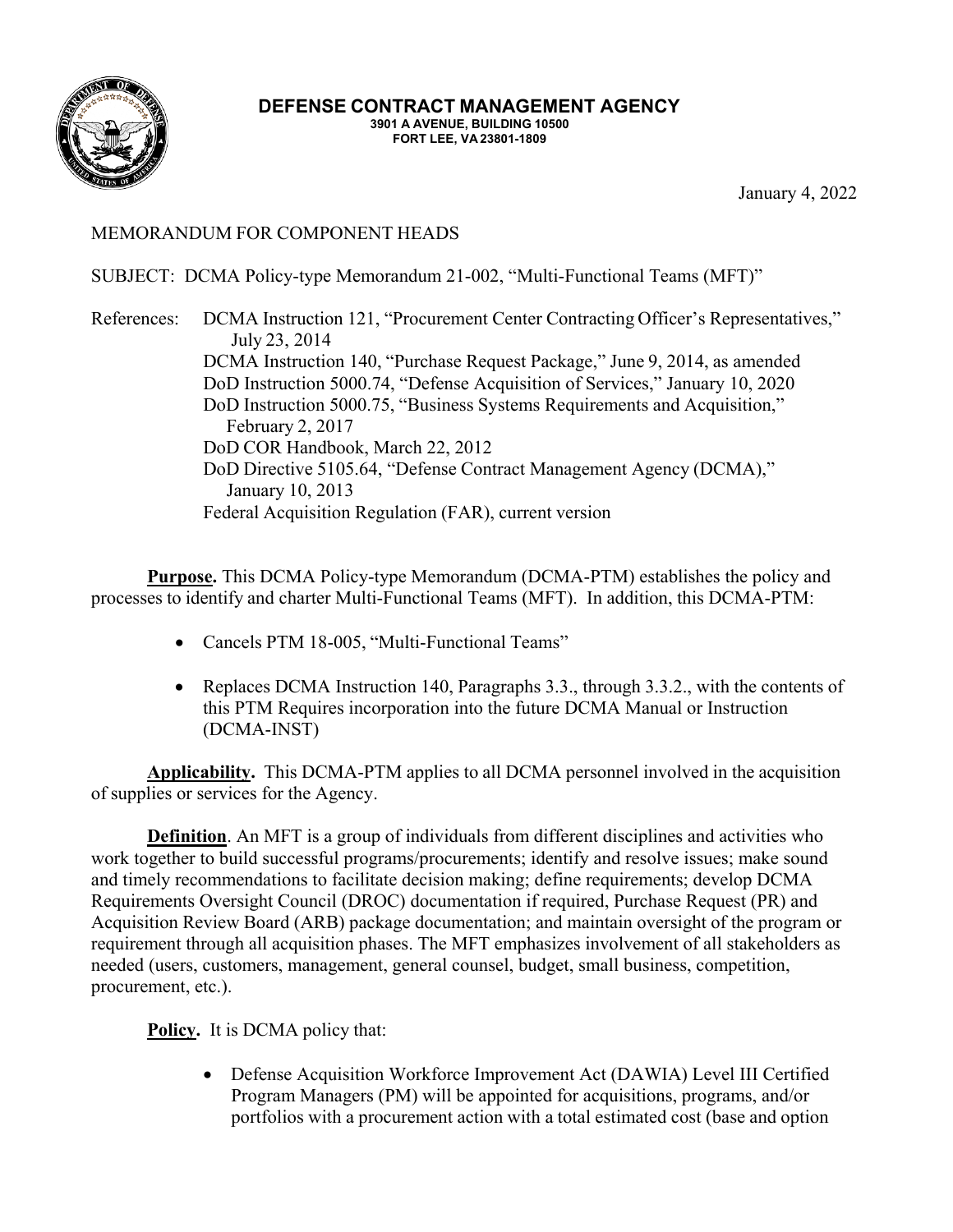periods) at or greater than the current Simplified Acquisition Procedures (SAP) requirements with a total cost (base and option periods) equal to or greater than threshold as defined by the FAR, and in accordance with DoD Instructions (DoDI) 5000.74 and 5000.75. A formal MFT will be chartered for all the *Simplified* Acquisition Procedures (SAP) threshold.

• An informal MFT will be established for requirements with a total value that is less than the SAP (base and all option periods).

## **Responsibilities**.

- Executive Directors and Commanders. Executive Directors and Commanders will ensure:
	- o Requirements are developed and submitted to the DROC and ARB for appropriate level of approvals
	- Control Document (PCD), Enterprise Planner/Hyperion document and budgeted in the year identified o Requirements are identified and approved in the fiscal year Program
	- o Requirements represent a bona fide Agency need
	- o Proper funds appropriation will be utilized
	- career field are identified and appointed to lead the formal MFT o Individuals certified at DAWIA Level III in the defense acquisition PM
	- o PMs and Contracting Officer's Representatives (COR) perform duties in accordance with appointment
	- o PM and COR duties are included in the individual's performance standards
	- o Performance of the PM and COR duties are monitored and evaluated in annual appraisals
	- o MFTs develop the requirements to meet the established milestones and provide status briefings as required
- • PM/Requirement Activity (RA). The PM or RA will:
	- o Manage risk and structure a tailored, responsive, and efficient program
	- requirements, training, and other matters that may influence the acquisition strategy for business systems, as detailed in DoDI 5000.75 o Provide input to the Executive Director/Commander on process design,
- MFT. The MFT will: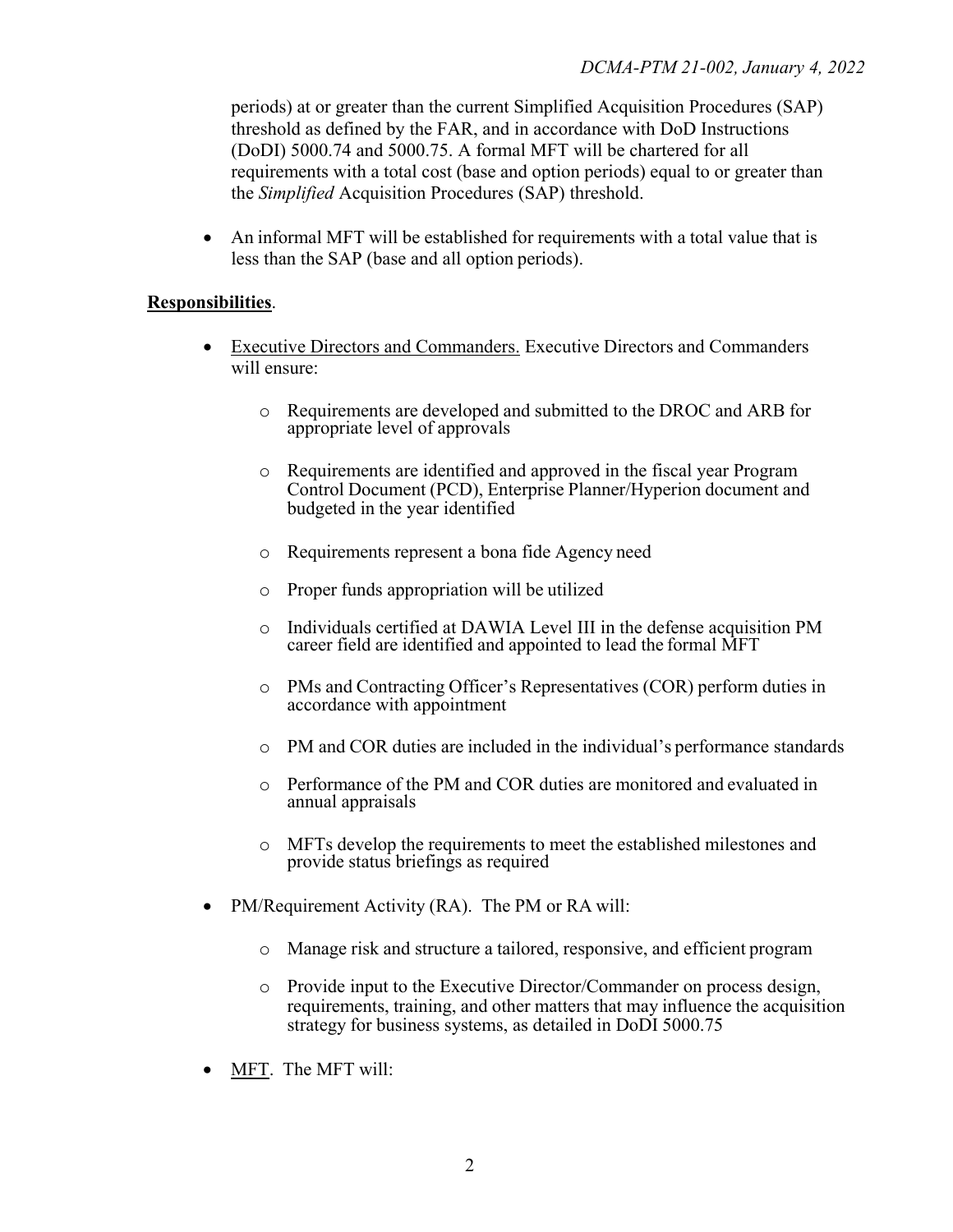- and/or Contract Specialist (CS) (if the requirement is procured through the o At a minimum, include the PM or RA (Lead), COR, functional lead, finance manager, General Counsel (GC), and Contracting Officer (KO) DCMA Procurement Center).
- manpower, engineer, etc.) during various stages of the acquisition process based on the skills and knowledge required. o Include additional personnel (e.g., policy, small business specialist,
- o Submit requests for DCMA Procurement Center personnel to the Operations (FB), General Counsel (GC), or other DCMA personnel to the appropriate Directorate organizational inbox. Procurement Center in-box, and requests for Finance & Business
- limited to, development of: o Conduct pre-award research and requirement definition to include, but not
	- **Business Case**
	- **Analysis of Alternatives**
	- **Acquisition Strategy or Plan**
	- **Market Research Report**
	- **Independent Government Cost Estimate (IGCE)**
	- **Performance Work Statement (PWS) or Technical Specifications**
	- Quality Assurance Surveillance Plan (QASP)
	- **Performance Requirements Summary (PRS)**
	- **Contract Data Requirements List (CDRL), if applicable**
	- Security checklist, if applicable
	- **Evaluation criteria and evaluation factors**
	- Other purchase request documentation required:
		- knowledge of the requirement to perform COR duties in "Contracting Officer's Representative," to the COR supervisor for nomination in JAM. o Suggest a qualified COR, with the necessary experience and accordance with the DoD COR Handbook and DCMA PTM,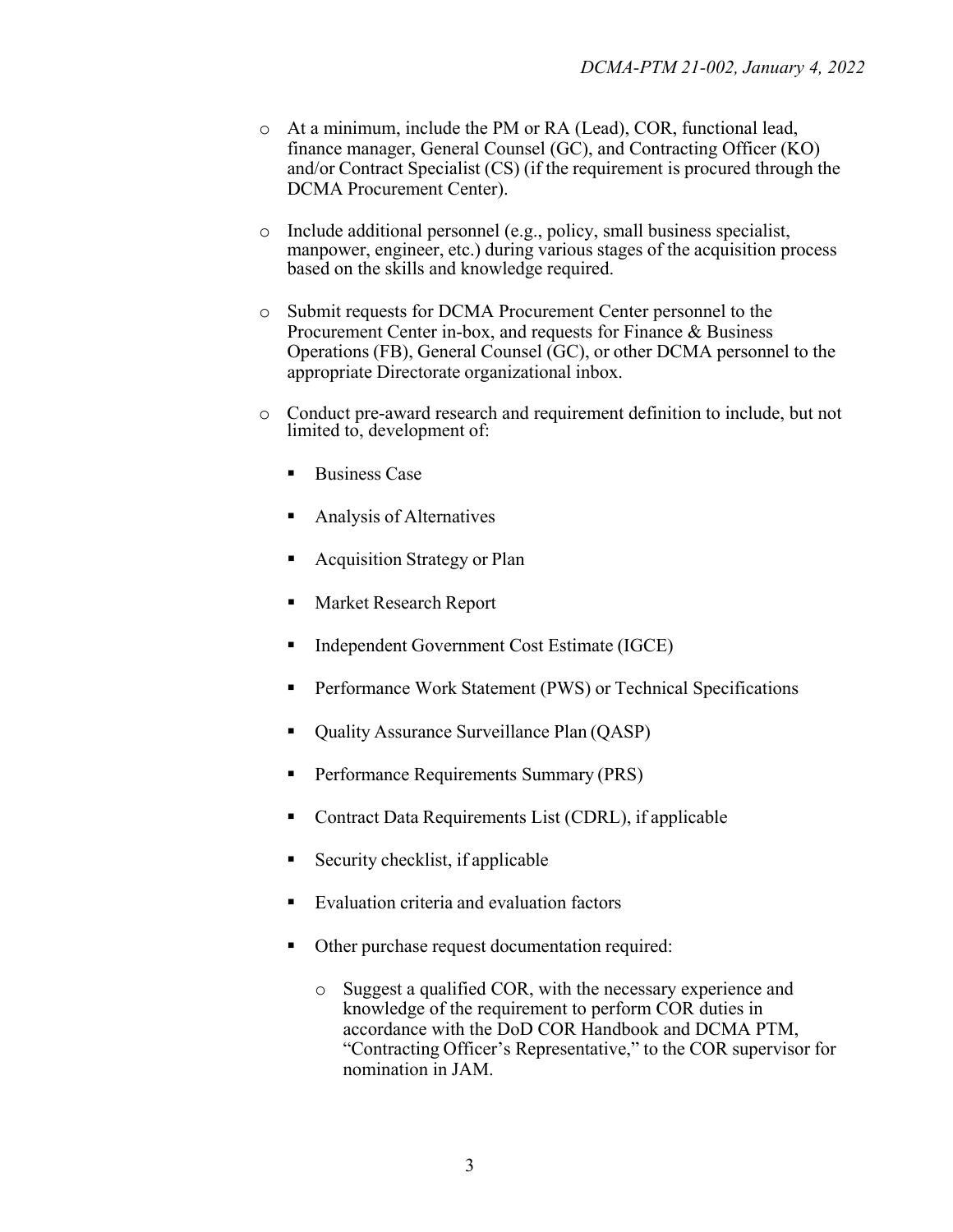- o Conduct post-award review and oversight to ensure:
	- requirements of the contract and how the contractor will be **Members understand the performance or deliverable** surveilled
	- **Members know what unique terms or conditions apply to** the requirement
	- The PM, COR and KO/CS conduct contractor performance Requests to other agencies reviews on all contracts for services and supplies that are valued above the Simplified Acquisition Threshold SAT, service contracts less than SAT with appointed CORs, and actions awarded via Military Intergovernmental Purchase
	- **Contractor performance reviews are performed prior to** invoice acceptance or approval
- COR. The COR will:
	- Estimate (IGCE), Performance Work Statement (PWS), Quality Assurance identified above o Participate in the development of the Independent Government Cost Surveillance Plan (QASP), and all other contractual documentation as
	- complete with COR information, most current training certifications, and accurate supervisor information o Ensure the COR profile in the PIEE Joint Appointment Module is
	- o Perform duties in accordance with appointment, DoD COR Handbook, and DCMA-INST 121

## **Procedures.**

- Formal MFT**:** The PM or RA will charter a formal MFT for supply or service requirements with a total value that is greater than SAP (base and all option periods) at the time the requirement is identified, and obtain his/her Executive Director or Commander signatory approval of the Charter. MFT members will also be documented on the Acquisition Milestone Checklist (available on DCMA-INST 140 Resource Page).
- Acquisition University (DAU) Program Manager Toolkit, and the DAU Service Acquisition Mall (SAM) (links and sample charter available on DCMA-INST 140 Resource Page). • The formal MFT charter appoints the team members and outlines the intended purpose, goals, critical success factors, and metrics that will measure team progress. Resources for establishing a MFT charter are available at the Defense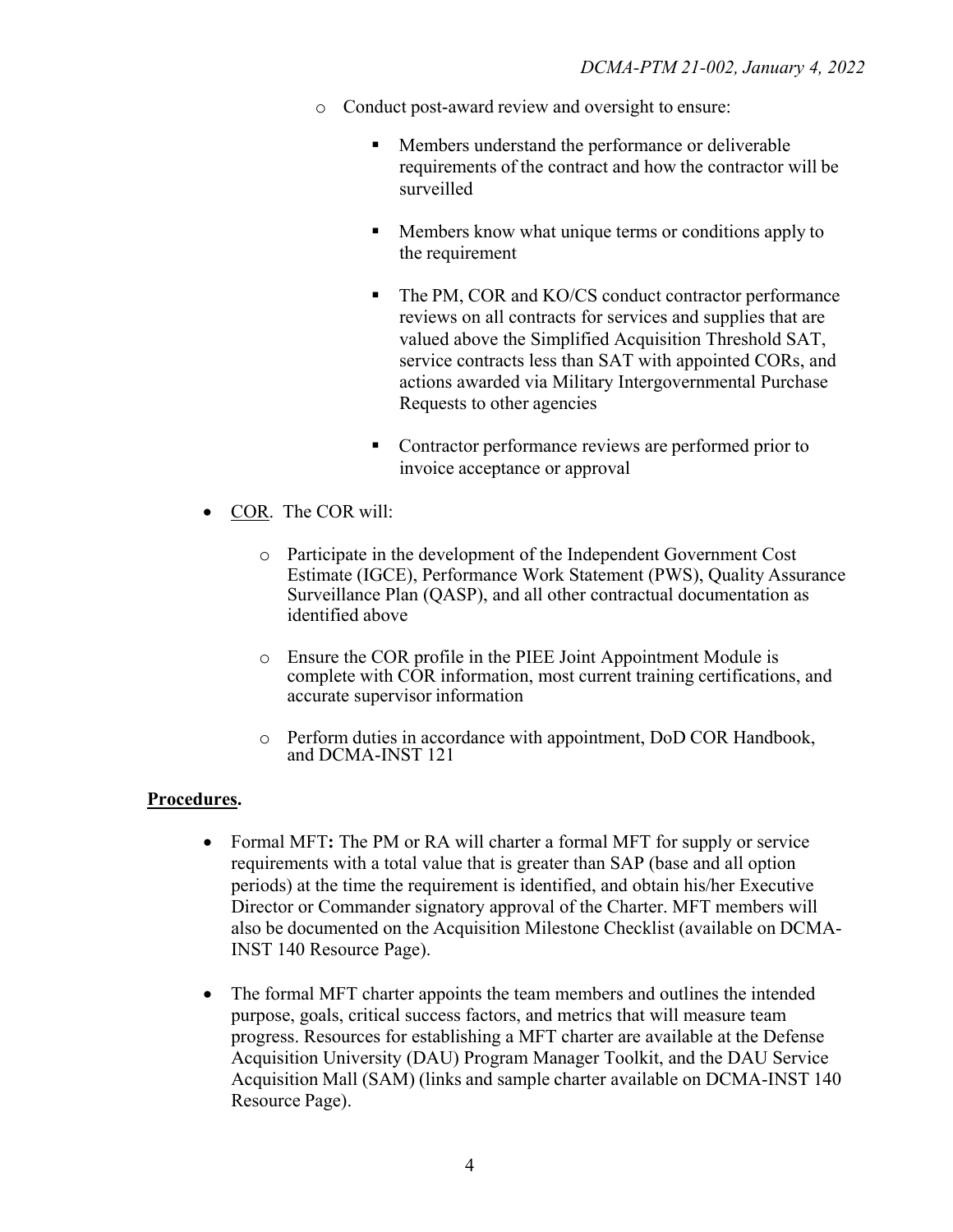- • The PM or RA will obtain Executive Director or Commander support when experiencing difficulties with MFT member appointment or participation.
- The PM or RA leads the formal MFT through the acquisition phases and will Guidebook for program planning and management. utilize the guidance and best practices outlined in the Defense Acquisition
- each meeting/discussion will be documented in written meeting minutes and will become part of the official ARB package and contract file. • MFT meetings and discussions will be coordinated by the PM or RA. Results of
- • The MFT should use the SAM Acquisition Requirements Roadmap Tool (ARRT) suite to the maximum extent possible for preparation of the purchase request Roadmap Tool (ARRT) Suite (dau.edu). package documentation. The ARRT is located here - Acquisition Requirements
- • MFTs will submit and present purchase request packages that require DROC and ARB approval in accordance with the respective Council or Board procedures.
- total value that is less than the SAP (base and all option periods). The informal Director (for DCMA procurements) and documented on the Acquisition Milestone Checklist. • Informal MFT: An informal MFT will be established for requirements with a MFT will be coordinated between the PM/RA and the Procurement Center
- • MFT meetings and discussions will be coordinated by the PM or RA. Results of contract file via memo or email. each meeting/discussion will be documented and become part of the official
- • The PM or RA leads the informal MFT through the acquisition phases and will Guidebook for program planning and management. utilize the guidance and best practices outlined in the Defense Acquisition
- Checklist (see Resource Page), and the Defense Acquisition University (DAU) Service Acquisition Mall (SAM) (link available on Resource Page). • The MFT will create and assemble a complete purchase request package in accordance with the PR Package Checklist and the Acquisition Milestone
- • MFTs will submit and present purchase request packages that require DROC and ARB approval in accordance with the respective Council or Board procedures.